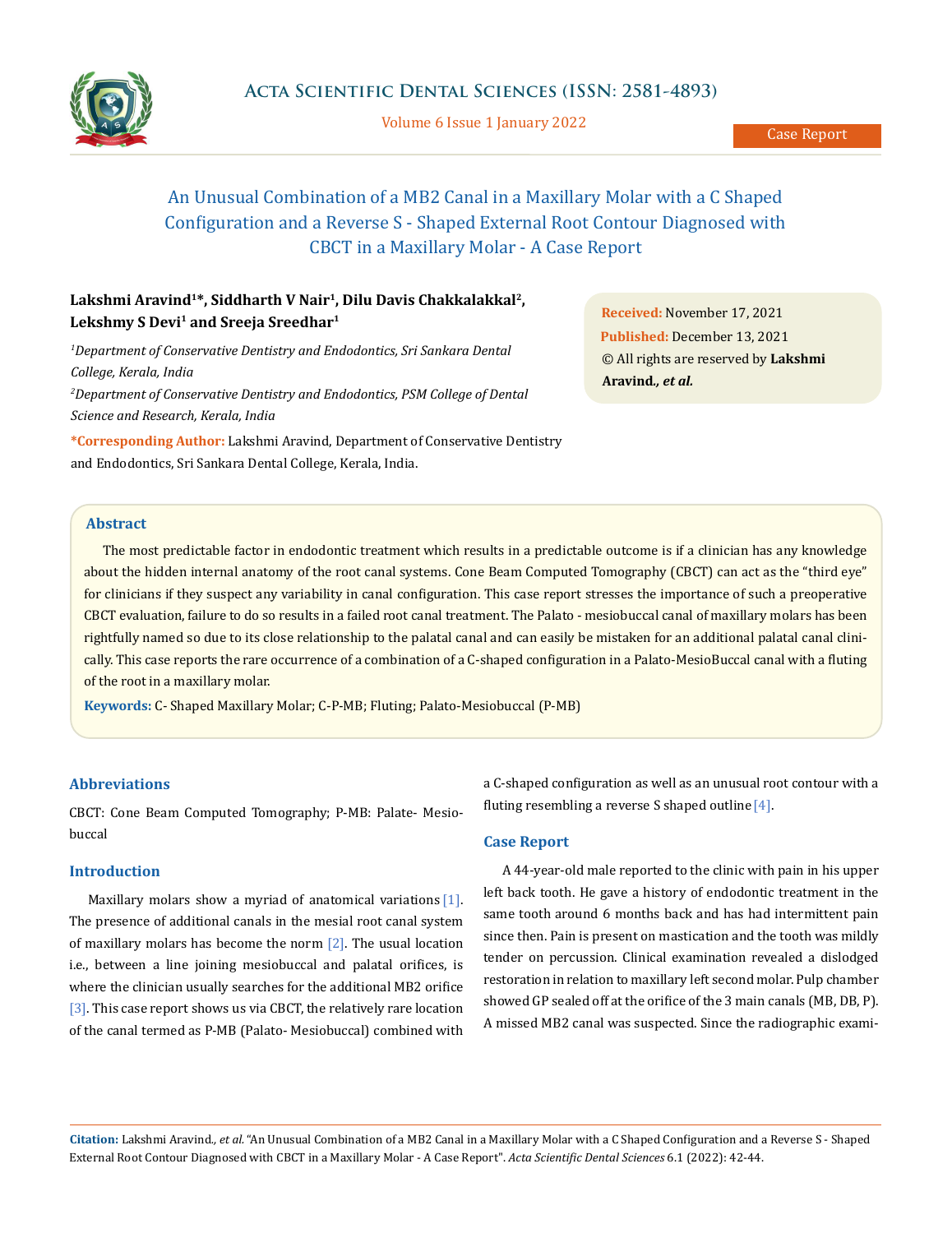#### **An Unusual Combination of a MB2 Canal in a Maxillary Molar with a C Shaped Configuration and a Reverse S - Shaped External Root Contour Diagnosed with CBCT in a Maxillary Molar - A Case Report**

nation did not reveal much regarding the presence of an additional canal, the patient was advised CBCT evaluation.

#### **CBCT analysis**

- Showed a root canal treated maxillary second molar with complete obturation of the 3 main canals (Figure 1)
- An additional P-MB canal in the mesiobuccal root near the palatal canal.
- The P-MB is seen to have a C-shaped configuration, hence termed C-P-MB (Figure 2).
- Fluting or a reverse S shaped contour seen on the external surface of the mesiobuccal root- (marked in red) (Figure 3).



**Figure 1:** Shows a root canal treated maxillary second molar with complete obturation of the 3 main canals.



**Figure 2:** Shows an additional P-MB canal in the mesiobuccal root near the palatal canal. The P-MB is seen to have a C-shaped configuration, hence termed C-P-MB.



**Figure 3:** Fluting or a reverse S shaped contour seen on the external surface of the mesiobuccal root- (marked in red).

## **Discussion**

The MB2 is usually located closer to the mesiobuccal canal in most of the cases [5]. The P-MB has been documented only a few times in the literature  $[6-8]$ . The C- shaped configuration and P-MB configuration has been has rarely, if ever reported. The reverse S shaped contour and fluting of the root is an important factor to be considered, as a blind searching of MB2 in this usual location may result in a perforation. Judicious use of pre-operative CBCT analysis and Dental operating microscope are of great advantage in such cases. Minimal preparation without excess dentin removal is also warranted due to the external anatomy of the root. CBCT was a useful addition in this case especially as blind troughing and gouging could be avoided in the search for the MB2 canal in its usual location which might have resulted in excessive thinning or a perforation in the area. The morphology of the mesiobuccal root of the maxillary molars is very complex the various anatomic configurations including a C- shaped canal has not been properly classified in literature.

#### **Conclusion**

Hence, it is imperative for the clinician to be aware of such rare root morphologies and canal configurations to avoid unnecessary complications later during the treatment.

**Citation:** Lakshmi Aravind*., et al.* "An Unusual Combination of a MB2 Canal in a Maxillary Molar with a C Shaped Configuration and a Reverse S - Shaped External Root Contour Diagnosed with CBCT in a Maxillary Molar - A Case Report". *Acta Scientific Dental Sciences* 6.1 (2022): 42-44.

43